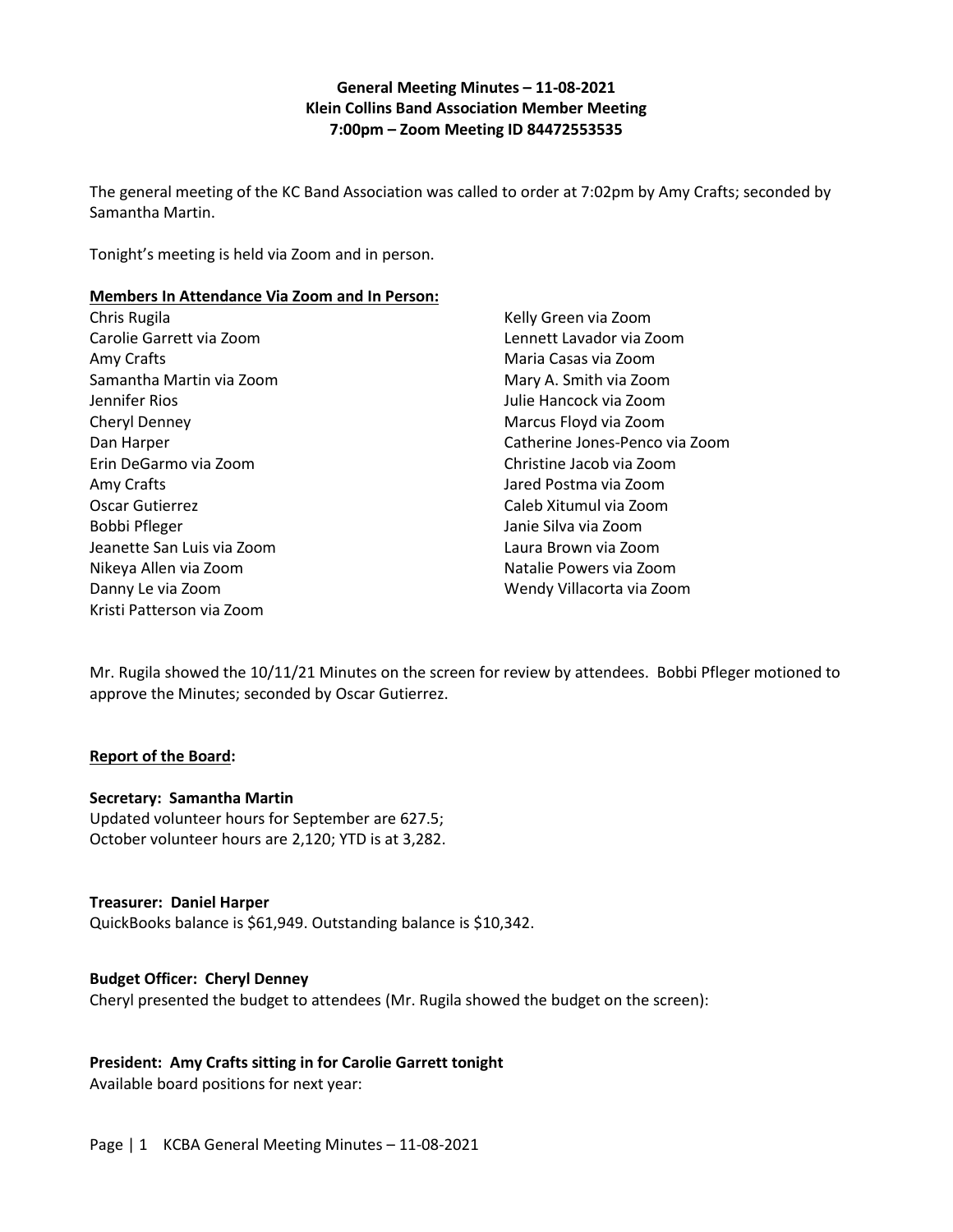President: Resides over meetings, ensures tasks are completed throughout committees; coordinates all activities; corresponds with all board positions.

Budget Officer: Reviews and maintains the balance sheet. Our current Budget Officer, Cheryl Denney, will train the new person in Quickbooks, Excel, etc. This position will meet with Mr. Rugila in the spring to analyze the budget for next year. You'll shadow Cheryl in spring 2022.

## **Report of Committees:**

Banquet: We need help with senior gifts, invitations, décor, or serve.

Uniforms - Bobbie Pfleger:

We completed the third uniform wash and will have one more wash at the conclusion of football playoffs. That will be the final one for these uniforms for the year.

Spring time is a little different – not washed as a group – color guard and indoor drumline handle theirs individually.

This is Bobbi's last football season and she is happy to help the new person get in the groove.

#### **Mr. Rugila's Report:**

• Our last competition show was great; easily the strongest band at KC, probably ever. We appreciate the volunteers very much; volunteers covered all kinds of needs and we appreciate it very much.

• We watched other bands in the 6A contest today; the kids don't normally get to see that.

• Prep for next marching season: November-December we are listening to music; January-February composition; February-April we'll add percussion, electronics layer; May-June are visual competition components, and the drill will be written.

• Among the next couple of weeks:

-Feed the Band is different this week; must turn in money this week in order to have a meal on Friday.

-Be sure to communicate with Mr. Rugila if a child needs to be absent from a playoff game.

-We will not leave the stands during playoff games; we'll still play, but stay in the stadium stands – not playing on the field.

-Rehearsals on game day only.

- 7pm winter concert on December 9<sup>th</sup>; all individual classes will perform with their group: - Flute ensemble, trumpet ensemble, etc.
- Audition for region bands next Tuesday at KC
	- -Region band audition on 12/3-4 at Oak Ridge HS; it's easier to know -On that Saturday: Flutes, clarinets, trumpets, French horns, percussion….. think that is it -Everybody else is Friday night.
- Page | 2 KCBA General Meeting Minutes 11-08-2021